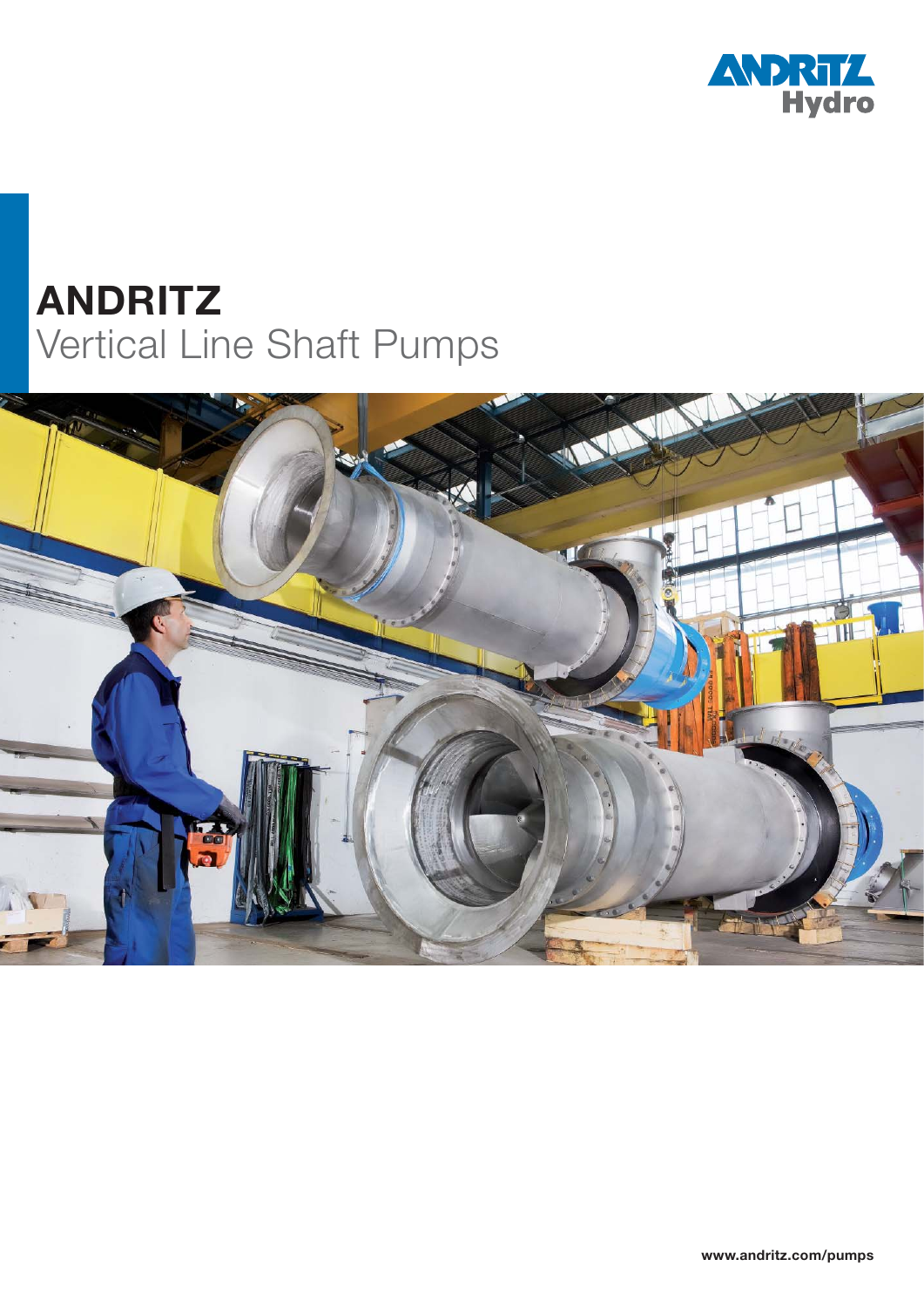# **Customized pump engineering** Solutions for customer needs

For over 100 years, ANDRITZ has been a byword for competence and innovation in building centrifugal pumps.

Extensive experience and great flexibility in accommodating our customers' needs have made ANDRITZ a preferred partner on a global scale. Beginning with R&D, continuing with design and manufacture, to after-sales-service, ANDRITZ combines the entire value added chain under one roof.

#### **Fields of application**

- In water transport for . . .
- $r$ irrigation and drainage
- drinking and industrial water supplies

In power supply as . . .

- cooling water pumps for power stations
- **flue gas desulphurization pumps**

In seawater desalination as . . .

■ seawater intake pumps

#### **Materials know-how**

ANDRITZ Pumps transport many different media. The pumps must have various properties, depending on the medium concerned. That is why the choice of material and suitable finishing are the determining factors in functioning and stability of the pump.

Different materials are used depending on the service conditions and customer requirements: cast iron, cast steel, non-alloyed and low-alloy steel grades, stainless CrNi steel grades, Duplex and Superduplex steel grades.

### **Design variants:**

- **Model** pull-out or non pull-out
- **Impeller** radial, semi-axial or axial
- **Impeller blades** fixed, adjustable or variable during operation
- **Flow rates** up to 20 m<sup>3</sup>/sec
- **Heads** up to 80 m
- **Different arrangement variants** are used according to customer requirements







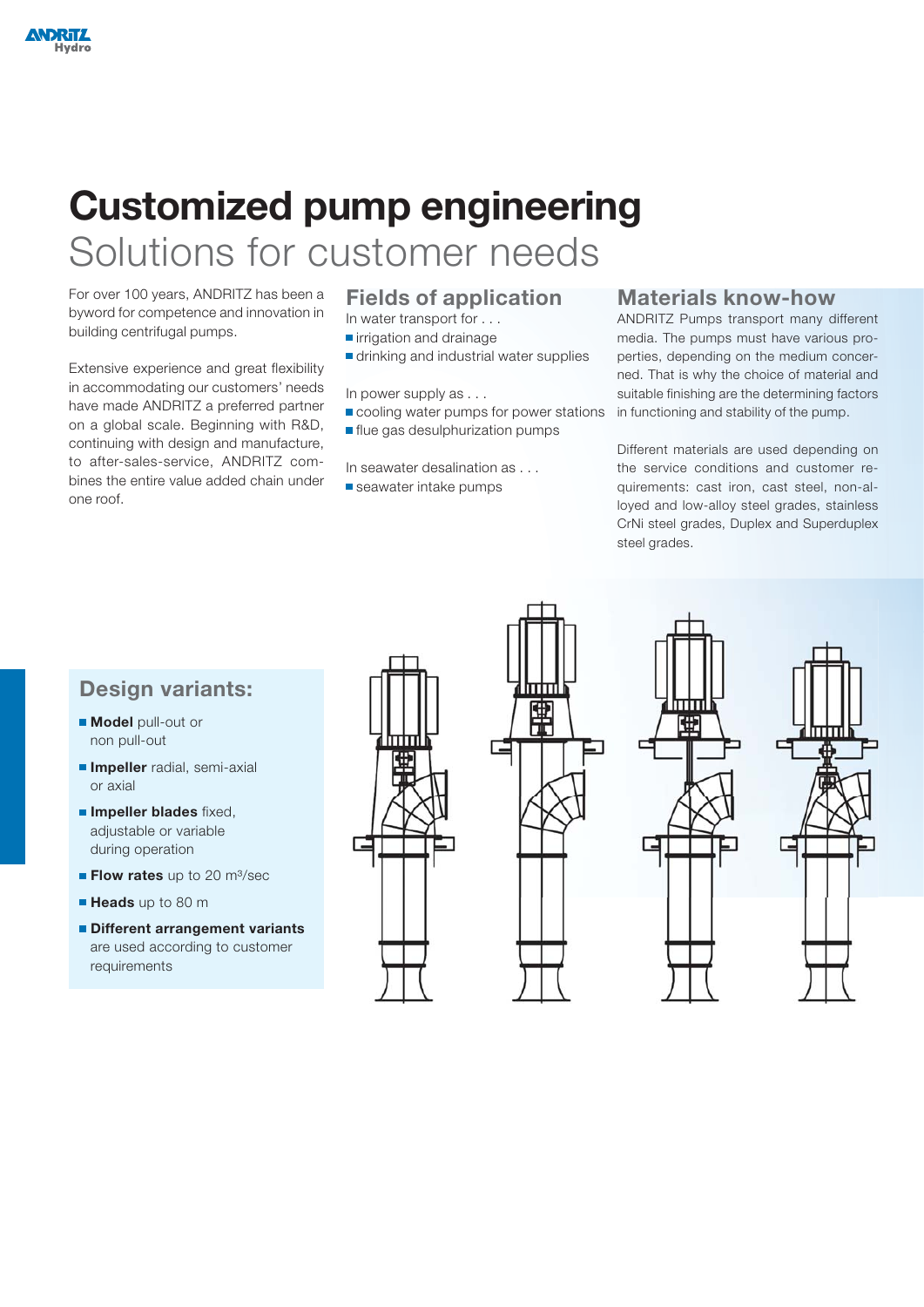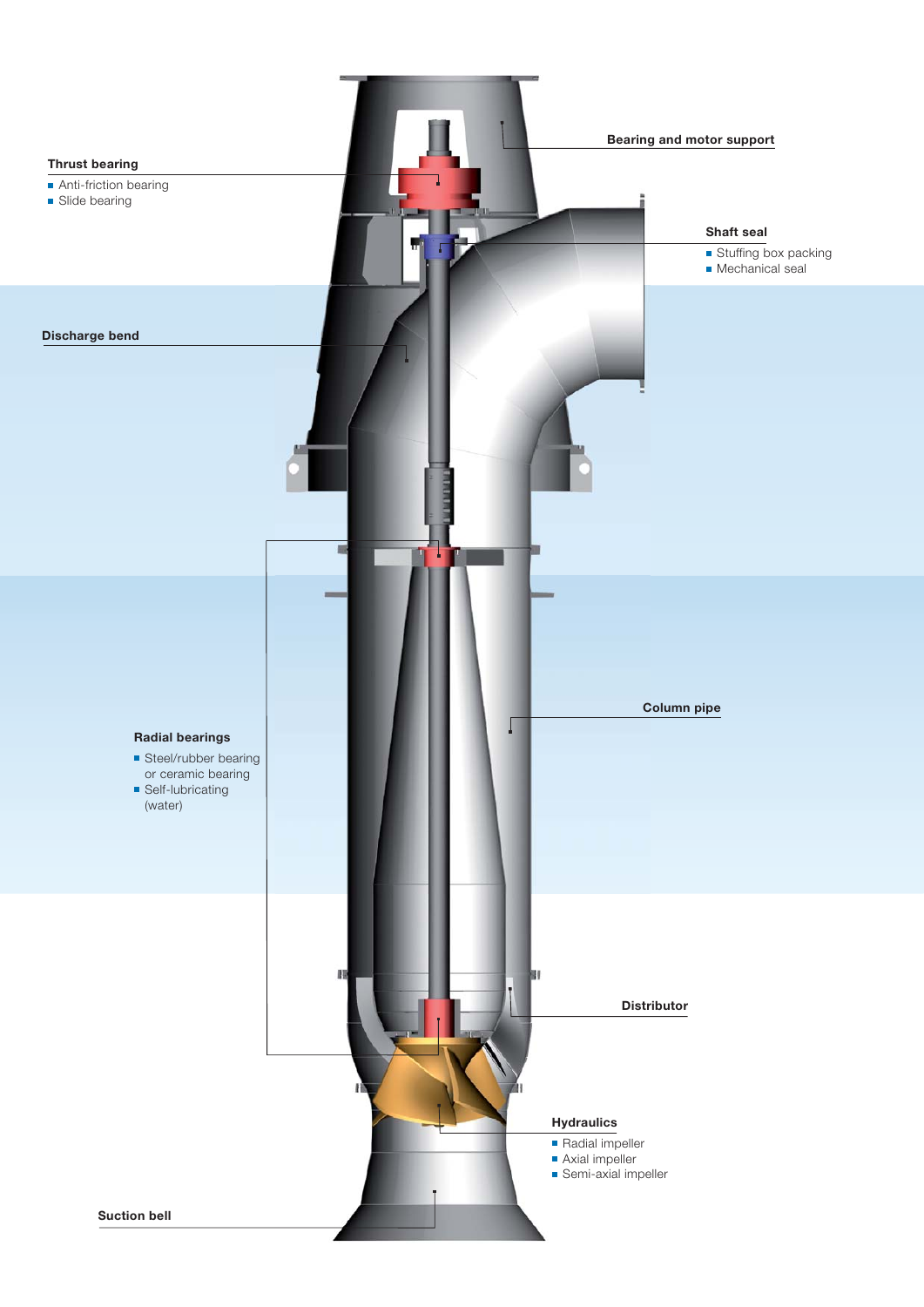## **Flexible operating range**

#### **Various impeller shapes**

ANDRITZ offers a complete program of impeller shapes for all combinations of delivery rates and heads, according to specific speeds. By varying the trailing edge, high-precision adjustments can be made to the desired duty points.

### **Hydraulic impeller blade adjustment**

The hydraulic blade adjustment mechanism allows the impeller angle to be varied continuously during operation. Thus, the operator can react promptly to changes in flow rate and head. A servo-cylinder that can be fed with pressure oil from both sides is used to rotate the impeller blades via sliding blocks and adjustment crank handles.





Thus, the pump can be set quickly and easily to the required flow rates and heads. In addition, the adjusting mechanism features long service life and low maintenance requirement.

### **Speed control**

Flow rate and head can also be controlled by means of a continuously variable speed control unit for the drive, using a frequency converter. Here, ANDRITZ has put together the ideal concept for pump, drive motor and frequency converter to optimize efficiency.

#### **Angle-adjustable blades**

By using separately mounted, angle-adjustable impeller blades, it is possible to compensate any uncertainties in the system design. As a result, the efficiency can also be optimized or the duty point altered at a later stage. In this case, the angle of the impeller blade can still be adjusted manually to suit new conditions before installation and start-up.

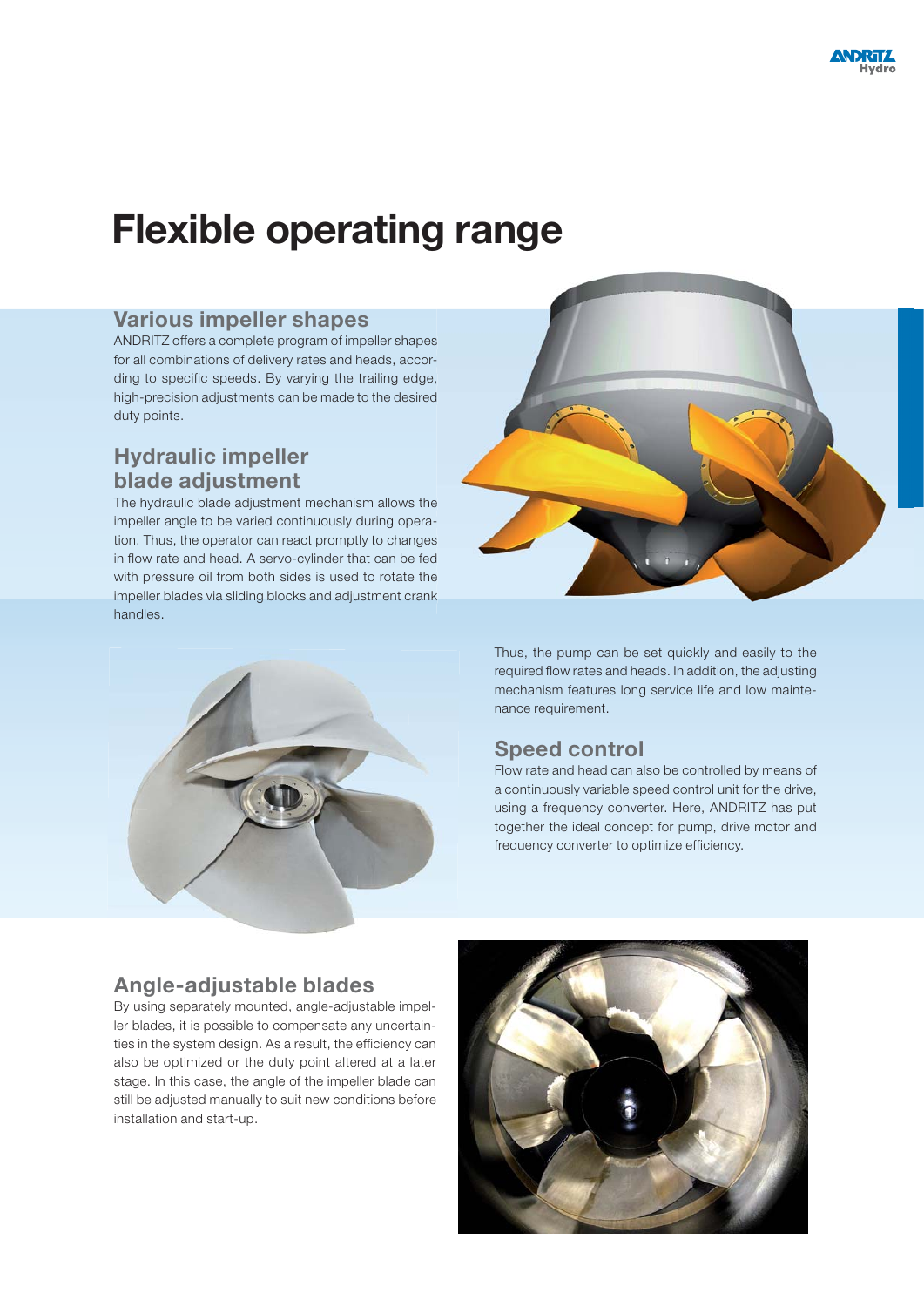# **Competence to convince you**

#### Research & Hydraulic Development y araano<br>alculation ANDRITZ is a byword for customized pump solutions at the highest level. In the interests of our customers we set no limits on size and flow rate in the develop After Sales Design ment and manufacture of customer-specific pumps. Service Erection & Manufacturing **Commissioning** Project Quality Management Management Automatione a



**Custom-tailored solutions**

Our highly qualified and experienced engineers rapidly develop new pumps with the latest CFD tools, including model and inspection tests. Special peripheral conditions, such as the inlet and discharge arrangement of the pumps, can be investigated and optimized.

Experienced experts assist our customers with planning, development, installation, start-up and after-sales service. Engineering, design, material selection and manufacturing all run according to defined standards. The processes are transparent and can be adapted to individual needs.

### **R&D in fluid mechanics**

Pumps with highest efficiencies and excellent cavitation properties are developed in our own laboratory for fluid mechanics, ASTRÖ, to meet the requirements of our customers.